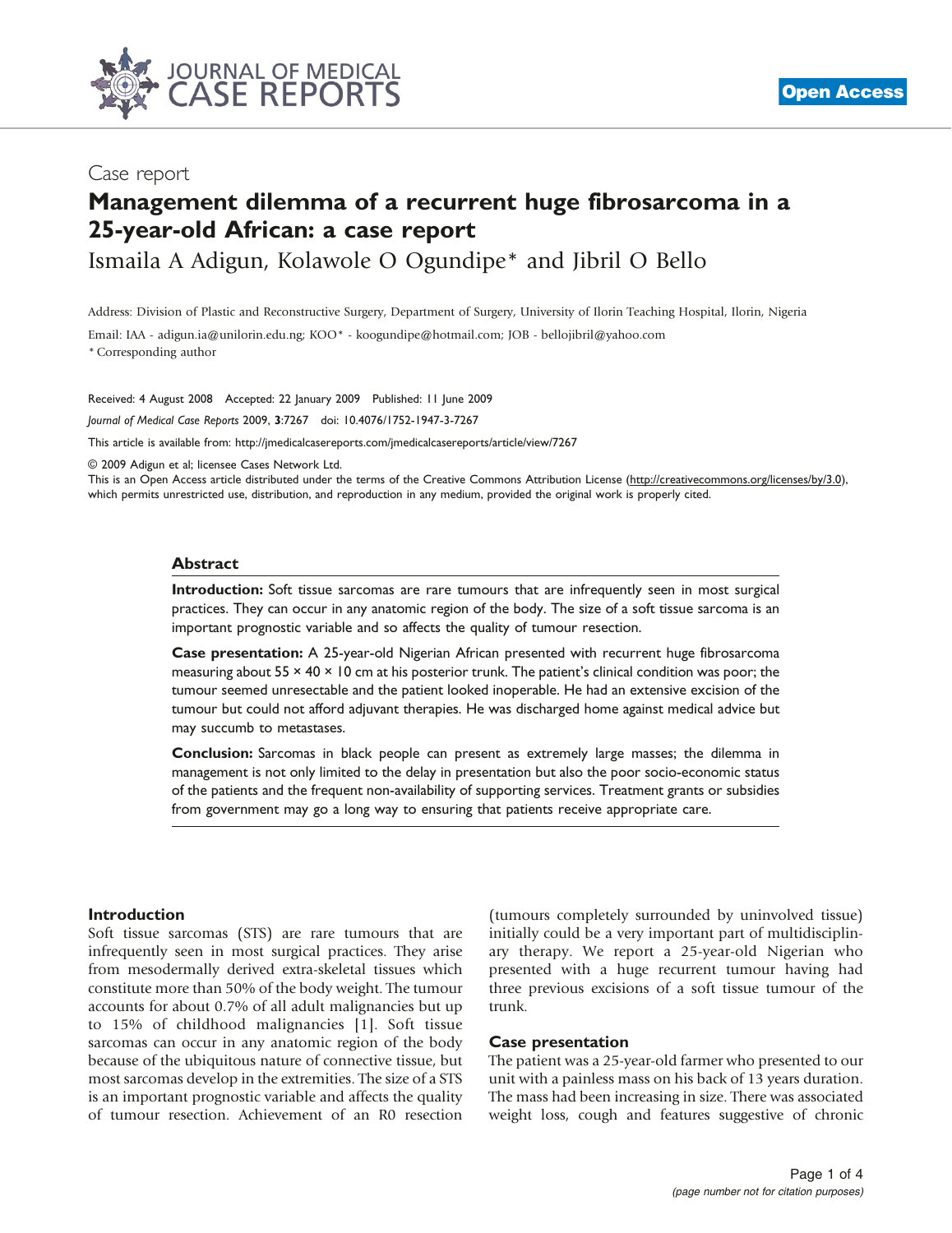anaemia. He had had three previous excisions of the mass at a peripheral hospital and on each occasion, the excised specimen had been discarded.

Examination revealed a young man, pale and with a pulse rate of 100 bpm. He had a fungating mass on his posterior trunk extending from inferior angles of the scapula to about 10 cm above the iliac crest, the mass measuring about 24  $\times$  16  $\times$  5 cm. His chest was clinically clear and with no palpable organomegaly. An assessment of soft tissue sarcoma was made. The patient was resuscitated and transfused with 2 pints of blood. A wide excision of the mass was performed. Postoperative radiotherapy was planned before wound cover with split thickness skin graft (STSG). However, the patient discharged himself against medical advice. Histology of the excised specimen confirmed fibrosarcoma.

He represented about 7 months later with a similar mass on his back. The mass covered almost the entire posterior trunk, bled with the slightest contact, and restricted his mobility. He had features suggestive of anaemic heart failure; he was pale, had a pulse rate of 130 bpm, bounding and had an audible third heart sound. He was also wasted and in respiratory distress.

A huge fungating mass was present measuring  $55 \times 40 \times$ 10 cm in size as shown in Figure 1. An assessment of recurrent fibrosarcoma was made. Packed cell volume (PCV) was 17%. Chest X-ray showed cannonball metastases in the lungs with minimal right pleural effusion as shown in Figure 2. Abdominopelvic ultrasound was normal. The patient was resuscitated with 4 pints of



Figure 1. Pre-operative status of the patient. The figure shows the patient on the operating table, already draped, and showing the massive tumour at his posterior trunk.



Figure 2. Pre-operative chest X-ray of the patient. A postero-anterior X-ray film of the patient's chest taken just before surgery showing cannonball metastasis and pleural effusion in the right lung. The arrow indicates the cannonball metastasis.

blood pre-operatively (he had the rare O negative blood group); the anaesthetic assessment was ASA V. The mass was excised with the tumour weighing 5.7 kg. Postoperatively, the skin defect measured about 45 × 40 cm as shown in [Figure 3a](#page-2-0). He had 4 pints of blood transfused intraoperatively and was prepared for postoperative radiotherapy and skin cover with STSG. Six weeks postoperatively, he was discharged against medical advice because he could not afford further treatments. The postoperative skin defect had contracted significantly but now had metastatic nodules along the spine as shown in [Figure 3b.](#page-2-0) Histology of the excised specimen confirmed fibrosarcoma.

## **Discussion**

Soft tissue sarcoma has no identifiable aetiology in most cases; while most of the tumours arise de novo, a variety of predisposing or associated factors have been identified. There are approximately 70 different histologic types of STS. Most sarcomas are classified according to the normal cell type they mimic, based on the system proposed by Enzinger and Weiss [[2](#page-3-0)].

Malignant fibrous histiocytoma (MFH) (18%), liposarcoma (20%) and leiomyosarcoma (19%) constitute the majority of adult STS in western countries [[3](#page-3-0)]. This is different from a report from Africa where fibrosarcoma (36.4%) appears to be the most common of the malignant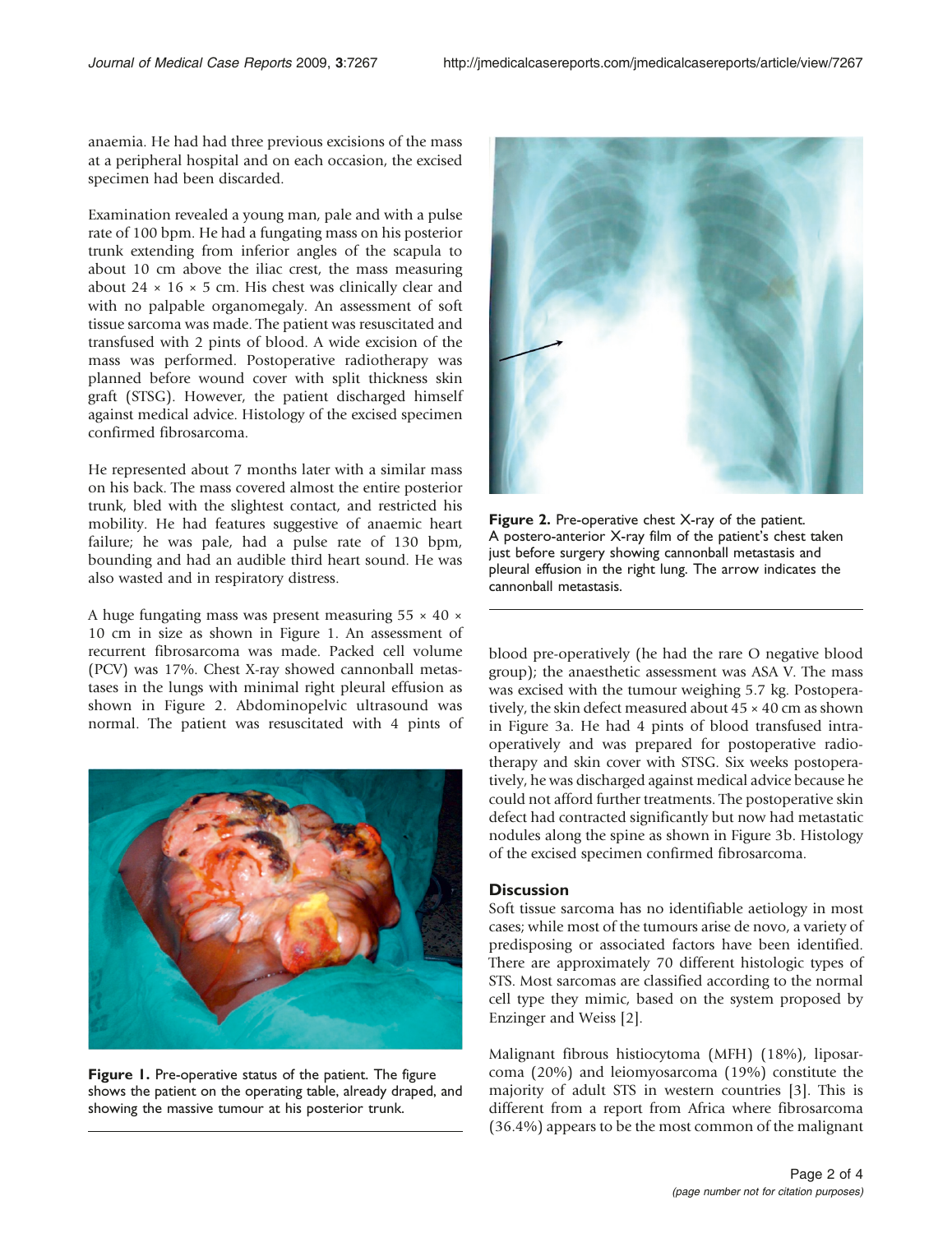<span id="page-2-0"></span>

a) Immediate post - operative b) Defect before discharge

Figure 3. Postoperative status of the patient. (a) The defect at his posterior trunk immediately postoperative. (b) The wound had contracted significantly at the time of discharge against medical advice 4 weeks postoperatively. Some nodules of progressive tumour can also be seen along the spine.

soft tissue tumours [\[4\]](#page-3-0). They commonly present as an asymptomatic mass. Pain if present is usually mild and occurs later in the course of the disease. Thus, a patient might delay seeking medical attention and a definitive diagnosis might also be delayed [[5\]](#page-3-0). This may be responsible for our patient presenting almost 14 years after the onset of the mass on his back. Even though the histological grade of the tumour excised was not reported by our pathologist, it is most likely to have been Grade 1 or Grade 2. The prognostic significance of grade and size of a STS varies over time. Grade is said to be the prime determinant of distant recurrence and death for the first 2 years. For later metastases, however, size is more important than grade [\[6](#page-3-0)]. The size of our patient's tumours (55/40/10 cm) coupled with the pulmonary metastases give him a very poor prognosis. During the first surgical excision in our hospital, the resection we did was R1 based on the R classification of the Union International Contra la Cancrum (UICC) [\[7](#page-3-0)]. However, at the second procedure, it was an R2 resection because tumour tissues were macroscopically obvious along the spine. In patients with sarcoma of the extremities and trunk, the 5-year survival rate is 57% and 15% for R0/1 and R2 resections, respectively [\[8\]](#page-3-0). The clinical condition of our patient was very poor before the last resection. The very low PCV of 17%, high pulse rate of 130/minute, low volume, sweating, pulmonary metastases and rare blood group (O negative) gave him a classification of ASA V. The anaesthetists were very reluctant to anaesthetize him. We had a pre-surgical conference which involved the surgical team, the anaesthetists, the Chief Nursing Officer (CNO) in charge of the operating theatre, and the parents of the patient. The clinical condition of the patient was presented and a decision was taken whether to go ahead with the surgical resection or not. This was crucial because any attempt to change the dressing of the tumour on the ward

by the nurses is always accompanied by profuse bleeding. The possibility was that if the tumour was not resected and we had to wait for another 8 days to build him up, he could have bled so much as to go into anaemic heart failure and probably die, but also, if he was resected, there was the possibility of him not recovering from the anaesthetic.

At the end of the deliberation, it was agreed that the surgical excision should be undertaken. Post surgical excision, the recovery was uneventful; he was transfused with 4 pints of blood intra-operatively. In STS, patients considered to have a high risk of recurrence and death include those presenting with metastatic disease, localized sarcomas at sites other than the extremities, and sarcomas >5 cm of intermediate or high histologic grade [\[9](#page-3-0)]. All of these risk factors were present in our patient. The combination of surgical excision with postoperative radiation therapy has yielded improved local control rates of 78% to 91% [[10\]](#page-3-0). Our patient would have benefited from postoperative radiotherapy. Even though we do not have the service in our centre, we normally send patients to another centre where the facility is available and which is at a distance of about 150 km. The parents of our patient could not afford to pay for any other service; they claimed to have sold all of their properties to get him to the stage we were at. The use of adjuvant chemotherapy was also discussed. There was no money to purchase the drugs even though their usefulness may be questionable in this type of patient. We were just left with the option of a twice weekly change of dressing. The issue of wound cover with split thickness skin graft could not be discussed. First, there was no money for the procedure and second, a recurrent tumour had started growing along the spine as shown in Figure 3b. The patient discharged himself against medical advice. Before discharge, the patient was freely ambulant unlike before, there was no more foul smelling discharge, no more contact bleeding and PCV was 28% with a fairly stable cardiovascular status. He will however probably succumb to metastases.

## Conclusion

In a developing country like ours where the poverty level is very high, there is no special provision available for patients with malignant lesions to access free treatment or to have their treatment highly subsidized by the government. If such provisions were available, many patients of low social class could have their clinical conditions well managed, thereby improving their overall survival rate.

## Consent

Written informed consent was obtained from the patient for publication of this case report and any accompanying images. A copy of the written consent is available for review by the Editor-in-Chief of this journal.